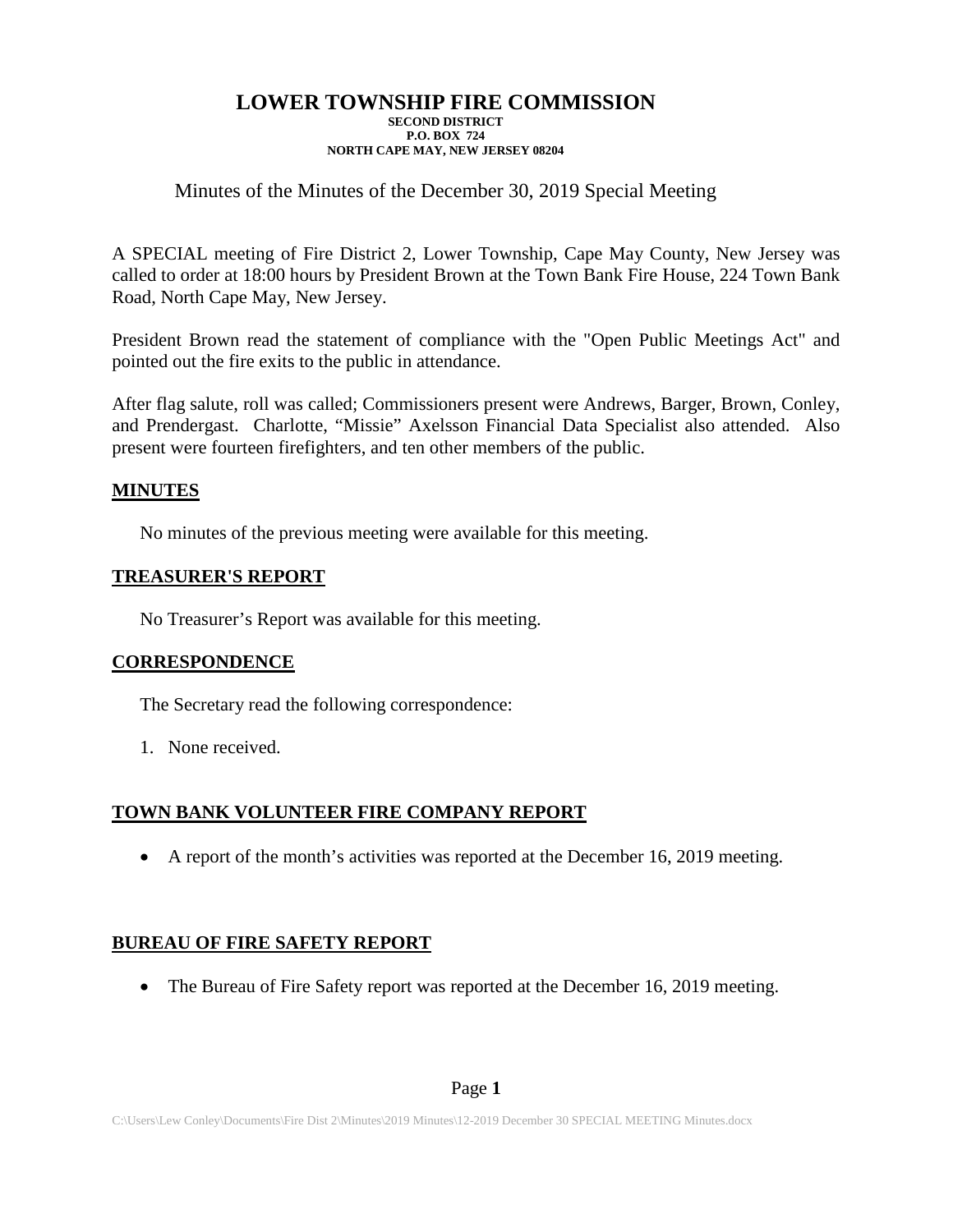### **LOWER TOWNSHIP FIRE COMMISSION**

**SECOND DISTRICT P.O. BOX 724 NORTH CAPE MAY, NEW JERSEY 08204**

Minutes of the Minutes of the December 30, 2019 Special Meeting

#### **OLD BUSINESS**

Old Business was tabled until the regular meeting scheduled for January 27, 2020.

#### **NEW BUSINESS**

Commissioner Conley stated that the meeting had been advertised in the Cape May County Herald and the Cape May Star & Wave more than 10 days prior to this meeting stating that a Special Meeting has been called by the Board of Fire Commissioners of Lower Township Fire District #2 scheduled for December 30, 2019 between the hours of 6:00 pm and 9:00 pm at The Town Bank Volunteer Fire Company Firehouse, 224 Town Bank Road, North Cape May, N.J. 08204. He further stated that on December 19, 2019, he had posted notices in the eight (8) following locations (5 minimum required):

Lower Township Municipal Building, Notices Board Cape May Star & Wave newspaper The Press of Atlantic City newspaper Town Bank Fire Company, Notices Board Lower Township Fire District No. 2's web page WAWA, North Cape May, Notices Board North Cape May Acme, Notices Board North Cape May Post Office, Notices Board

Conley then reviewed the proposed 2020 budget in detail that includes a 1 million dollar down payment from the Capital Account for the new Tower/Ladder, \$260,000 for new air-packs and about \$315,000 for replacement of the building sprinkler system, but does not increase the tax rate from last year.

Conley, reviewed for all in attendance that the Bureau of Authority Regulation has determined that tonight's Special Meeting must be held for the Capital Expenditures in the 2020 Budget, specifically Capital Item #1 the expenditure of not to exceed \$315,000.00 for the purchase of repairs to the firehouses fire protection system and Capital Item #2 the purchase of fire apparatus not to exceed \$260,000.00 and for the public to vote on those Capital Expenditures.

Conley continued the discussion by indicating that there were paper ballots available each containing two ballot questions the first is Capital Item #1 the expenditure of not to exceed \$315,000.00 for the purchase of repairs to the firehouses fire protection system with a place to